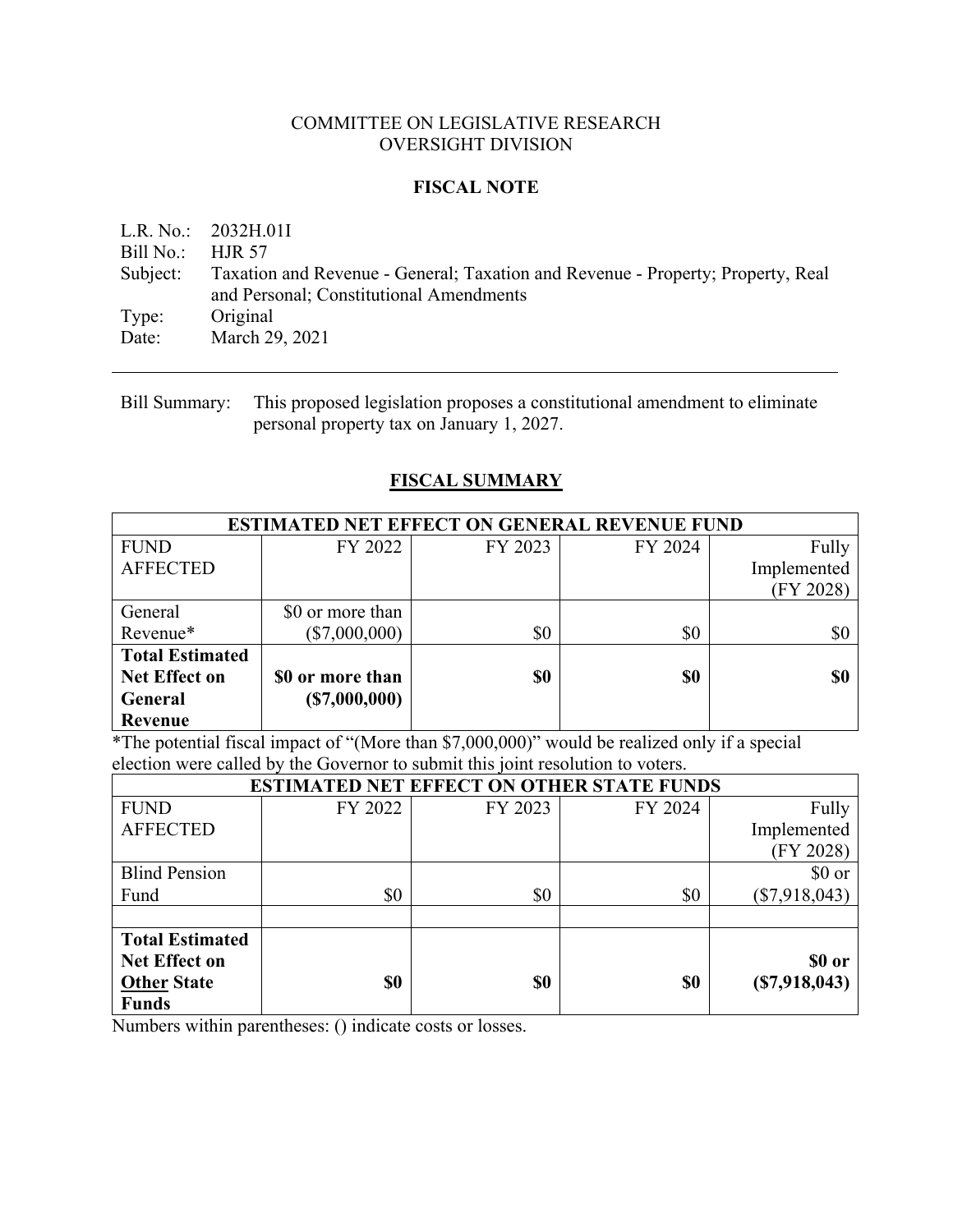| <b>ESTIMATED NET EFFECT ON FEDERAL FUNDS</b> |         |         |         |             |  |  |
|----------------------------------------------|---------|---------|---------|-------------|--|--|
| <b>FUND</b>                                  | FY 2022 | FY 2023 | FY 2024 | Fully       |  |  |
| <b>AFFECTED</b>                              |         |         |         | Implemented |  |  |
|                                              |         |         |         | (FY 2028)   |  |  |
|                                              |         |         |         |             |  |  |
|                                              |         |         |         |             |  |  |
| <b>Total Estimated</b>                       |         |         |         |             |  |  |
| Net Effect on                                |         |         |         |             |  |  |
| <b>All Federal</b>                           |         |         |         |             |  |  |
| <b>Funds</b>                                 | \$0     | \$0     | \$0     | \$0         |  |  |

| <b>ESTIMATED NET EFFECT ON FULL TIME EQUIVALENT (FTE)</b> |         |         |         |             |  |
|-----------------------------------------------------------|---------|---------|---------|-------------|--|
| <b>FUND</b>                                               | FY 2022 | FY 2023 | FY 2024 | Fully       |  |
| <b>AFFECTED</b>                                           |         |         |         | Implemented |  |
|                                                           |         |         |         | (FY 2028)   |  |
|                                                           |         |         |         |             |  |
|                                                           |         |         |         |             |  |
| <b>Total Estimated</b>                                    |         |         |         |             |  |
| <b>Net Effect on</b>                                      |         |         |         |             |  |
| <b>FTE</b>                                                |         |         |         | \$0         |  |

- $\boxtimes$  Estimated Net Effect (expenditures or reduced revenues) expected to exceed \$250,000 in any of the three fiscal years after implementation of the act or at full implementation of the act.
- $\Box$  Estimated Net Effect (savings or increased revenues) expected to exceed \$250,000 in any of the three fiscal years after implementation of the act or at full implementation of the act.

| <b>ESTIMATED NET EFFECT ON LOCAL FUNDS</b> |         |         |         |                   |  |  |
|--------------------------------------------|---------|---------|---------|-------------------|--|--|
| <b>FUND</b>                                | FY 2022 | FY 2023 | FY 2024 | Fully             |  |  |
| <b>AFFECTED</b>                            |         |         |         | Implemented       |  |  |
|                                            |         |         |         | (FY 2028)         |  |  |
|                                            |         |         |         |                   |  |  |
| Local                                      |         |         |         | \$0 or (Less than |  |  |
| Government                                 | \$0     | \$0     | \$0     | \$1,737,840,988)  |  |  |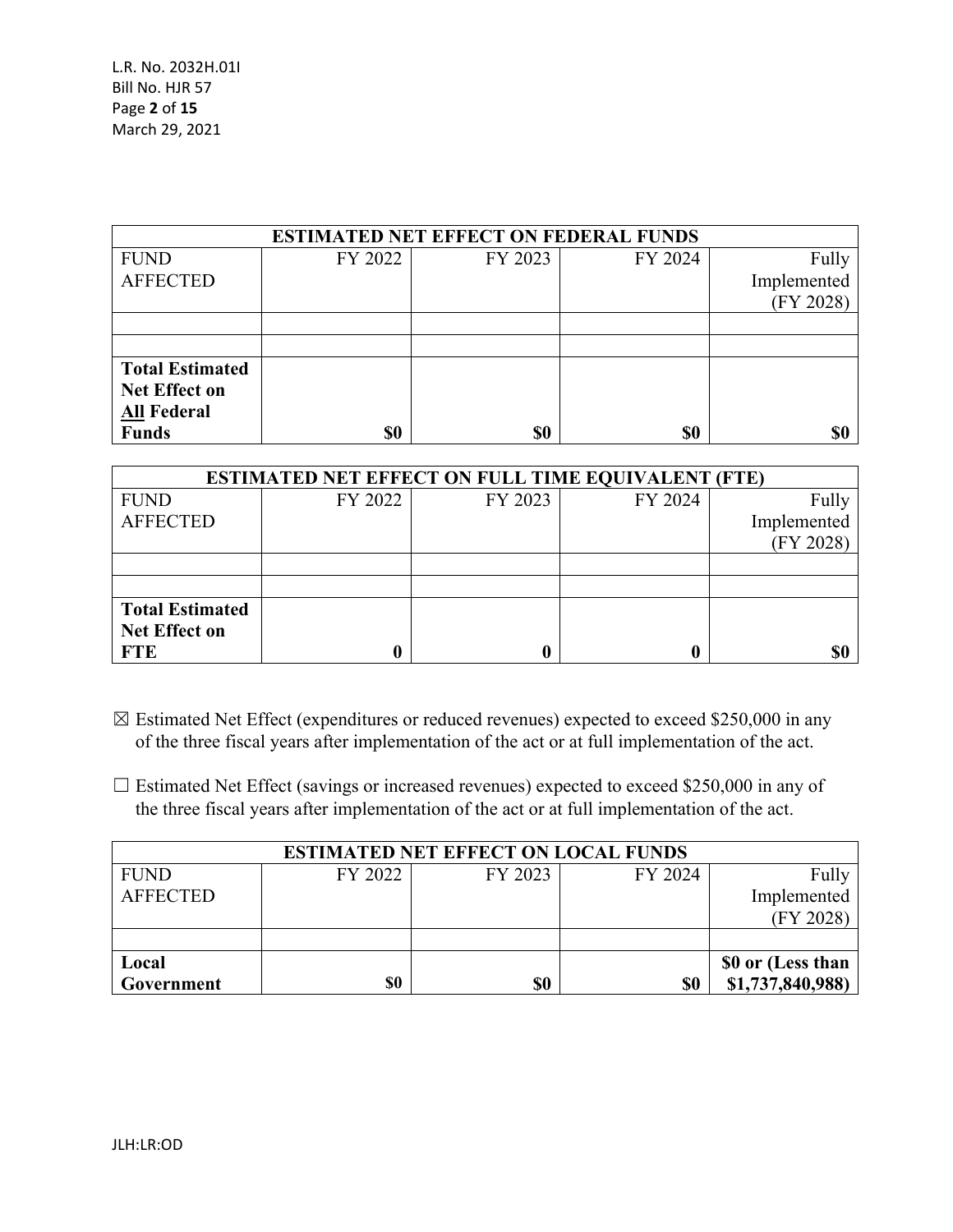L.R. No. 2032H.01I Bill No. HJR 57 Page **3** of **15** March 29, 2021

## **FISCAL ANALYSIS**

#### ASSUMPTION

Officials from **Office of the Secretary of State** assume, each year, a number of joint resolutions that would refer to a vote of the people a constitutional amendment and bills that would refer to a vote of the people the statutory issue in the legislation may be considered by the General Assembly.

Unless a special election is called for the purpose, Joint Resolutions proposing a constitutional amendment are submitted to a vote of the people at the next general election. Article XII section 2(b) of the Missouri Constitution authorizes the Governor to order a special election for constitutional amendments referred to the people. If a special election is called to submit a Joint Resolution to a vote of the people, section 115.063.2 RSMo requires the state to pay the costs. The cost of the special election has been estimated to be \$7 million based on the cost of the 2020 Presidential Preference Primary.

The Secretary of State's Office is required to pay for publishing in local newspapers the full text of each statewide ballot measure as directed by Article XII, Section 2(b) of the Missouri Constitution and Section 116.230-116.290, RSMo. Funding for this item is adjusted each year depending upon the election cycle. A new decision item is requested in odd numbered fiscal years and the amount requested is dependent upon the estimated number of ballot measures that will be approved by the General Assembly and the initiative petitions certified for the ballot. In FY 2014, the General Assembly changed the appropriation so that it was no longer an estimated appropriation.

In FY19, over \$5.8 million was spent to publish the full text of the measures for the August and November elections. The SOS estimates \$65,000 per page for the costs of publications based on the actual cost incurred for the one referendum that was on the August 2018 ballot.

The Secretary of State's Office will continue to assume, for the purposes of this fiscal note, that it should have the full appropriation authority it needs to meet the publishing requirements. Because these requirements are mandatory, they reserve the right to request funding to meet the cost of their publishing requirements if the Governor and the General Assembly again change the amount or continue to not designate it as an estimated appropriation.

**Oversight** has reflected, in this fiscal note, the state potentially reimbursing local political subdivisions the cost of having this joint resolution voted on during a special election in fiscal year 2022. This reflects the decision made by the Joint Committee on Legislative Research that the cost of the elections should be shown in the fiscal note. The next scheduled statewide primary election is in August 2022 and the next scheduled general election is in November 2022 (both in FY 2023). It is assumed the subject within this proposal could be on one of these ballots;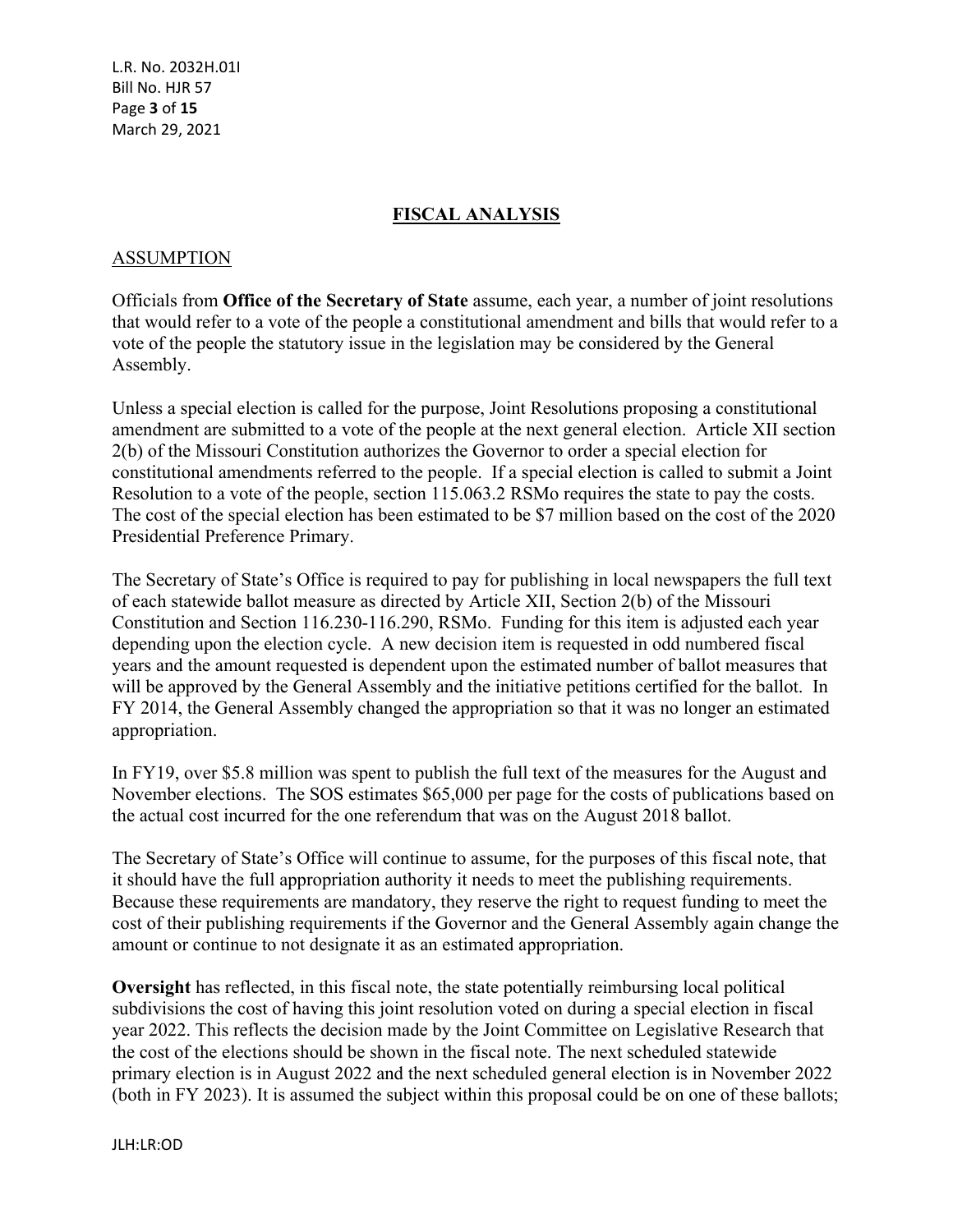L.R. No. 2032H.01I Bill No. HJR 57 Page **4** of **15** March 29, 2021

however, it could also be on a special election called for by the Governor (a different date). Therefore, Oversight will reflect a potential election cost reimbursement to local political subdivisions in FY 2022.

Officials from the **State Tax Commission** state this proposal eliminates the collection of personal property taxes effective Jan 1 2027. In 2020 the Total Personal Property Taxes collected were \$1.581 Billion (\$997 million vehicles, \$509 million other personal property, \$74 million in centrally assessed personal property). Using a 2.1 % growth rate (the current CPI) and a rate of 3 % the agency estimates the total personal property taxes to range from \$1,791 billion (2.1%) and \$1,887 billion (3%) by 2026.

The fiscal impact by the effective date of January 1, 2027, is estimated \$1.8 to \$1.9 billion to political subdivisions (school districts, cities, counties and other taxing jurisdictions) who rely on personal property tax revenue. In addition, in current law, local property taxes are designed to be neutral by adjusting the levy, however taxing jurisdictions that are currently at their tax rate ceiling would not be able to offset the reduction in revenue. For example, of the 516 school districts, 383 or 74.3% are currently at their ceiling.

Officials from the **Office of Administration - Budget and Planning** state, upon voter approval at the general election in November 2022, this proposal will eliminate personal property tax beginning with tax year 2027. B&P notes that this proposal would become effective for tax year 2027, but property taxes are paid on an annual basis in December of that tax year. Therefore, this proposal would not have an impact until FY28.

Based on publicly available reports, B&P estimates that this will reduce personal property assessed values by \$22,509,299,183 across the state in tax year 2027. B&P notes the assessment percentage is taken against the fair market value of property to determine the taxable value of such property.

B&P notes that the Blind Pension Trust Fund levies a tax on property at the rate of \$0.03 per \$100 assessed value. Therefore, B&P estimates that this section would reduce revenues to the Blind Pension Trust Fund by \$6,752,790 annually. In addition, B&P estimates that this proposal may reduce total local revenues by \$1,493,328,172 annually.

Officials from **Department of Revenue** state this is a constitutional amendment that would need to be voted on at the November 2022 general election. The impact will be \$0 if not adopted by the voters. If adopted, personal property tax would end starting January 1, 2027.

According to the "State Tax Commission Annual Report – 2020," the total assessed valuation for tax year 2020 for Personal Property Tax equals \$22,977,109,819 and taxable personal property valuations accounted for approximately 19.3% of all taxable property valuations over time.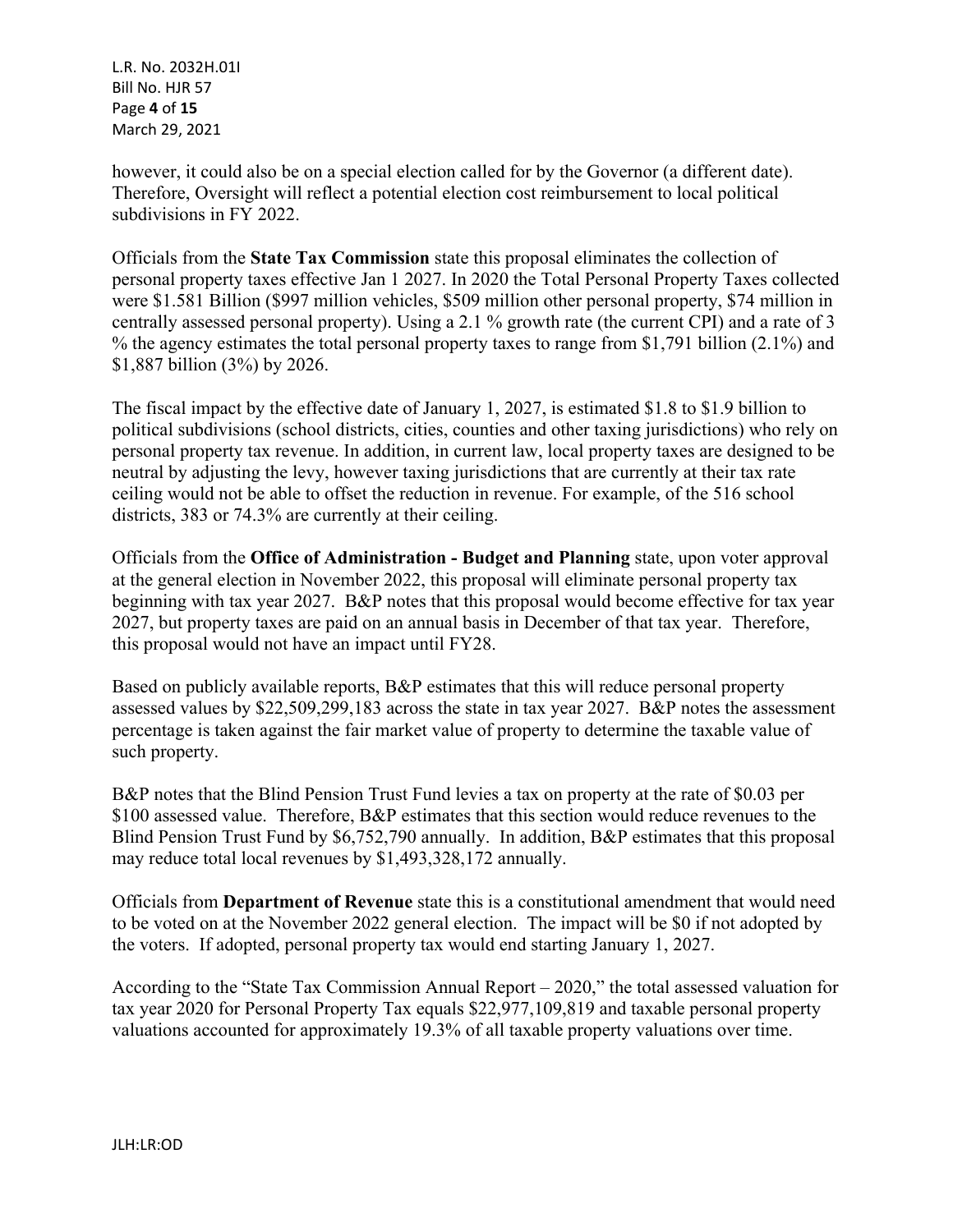L.R. No. 2032H.01I Bill No. HJR 57 Page **5** of **15** March 29, 2021

### Blind Pension Fund

The amount collected in the Blind Pension Fund in Fiscal Year 2020 was \$36,497,384, as reported in the Missouri Department of Revenue's Financial and Statistical Report – Fiscal Year 2020. The Blind Pension Fund receives \$0.03 per \$100 valuation on all taxable property.

Therefore, DOR estimates that if personal property were no longer taxable, revenues to the Blind Pension Fund would decrease by \$6,893,133 annually (\$22.977 billion x \$0.03/\$100), beginning in FY28.

#### Administrative Impact

Any impact that may result from this legislation can be absorbed by the DOR.

Officials from the **Department of Social Services (Family Support Division)** state Section A. Article X, Constitution of Missouri is amended to add Section 6(c), which exempts all personal property from taxation effective January 1, 2027.

The proposed constitutional amendment would impact the Blind Pension (BP) fund as all taxable property is assessed with BP funded at 0.03% of each \$100 valuation.

According to the [Missouri Department of Revenue State Tax Commission Annual Report 2020](https://stc.mo.gov/wp-content/uploads/sites/5/2021/02/2020-Chapter-4.pdf), \$21,841,329,053 of the \$118,918,883,729 Total Assessed Valuation for the State of Missouri comes from Tangible Personal Property (TPP). Therefore, TPP comprises about 18.37%  $($21,841,329,053/$118,918,883,729 = 18.37%)$  of total taxable property in Missouri. Because funding for the Blind Pension program is based on a percentage of total taxable property, the Family Support Division expects a decrease in program funding proportionate to the decrease in countable taxable property, or approximately 18.37%.

Property Tax income for the BP fund in SFY 2020 was \$36,641,194, or approximately \$36.6 million. Based on the expected 18.37% decrease in funding, BP fund income will reduce by approximately \$6.7 million (\$36,641,194 \*18.37% = \$6,730,987, rounded down) to approximately \$29.9 million (\$36.6 million - \$6.7 million). In SFY 2020, an average of 3,706 Blind Pension recipients received a cash grant from the Blind Pension fund. The Blind Pension cash grant amount for SFY 2021 is \$750 per person per month. The Family Support Division assumes that this amount will decrease by approximately \$151 to \$599 per month (\$6.7 million/3,706/12 = \$150.65, rounded up.  $$750 - $151 = $599$ ), or the additional amount needed for the BP fund will have to be funded by General Revenue or a designated revenue stream.

Therefore, the fiscal impact to the Family Support Division is \$6.7 million in the Blind Pension Fund beginning in SFY 28.

This proposal is not expected to have a fiscal impact on the division of legal services (DLS). DLS neither administers nor litigates issues related to personal property taxation. Therefore, no additional resources would be required in the hearings, litigation, or investigation units.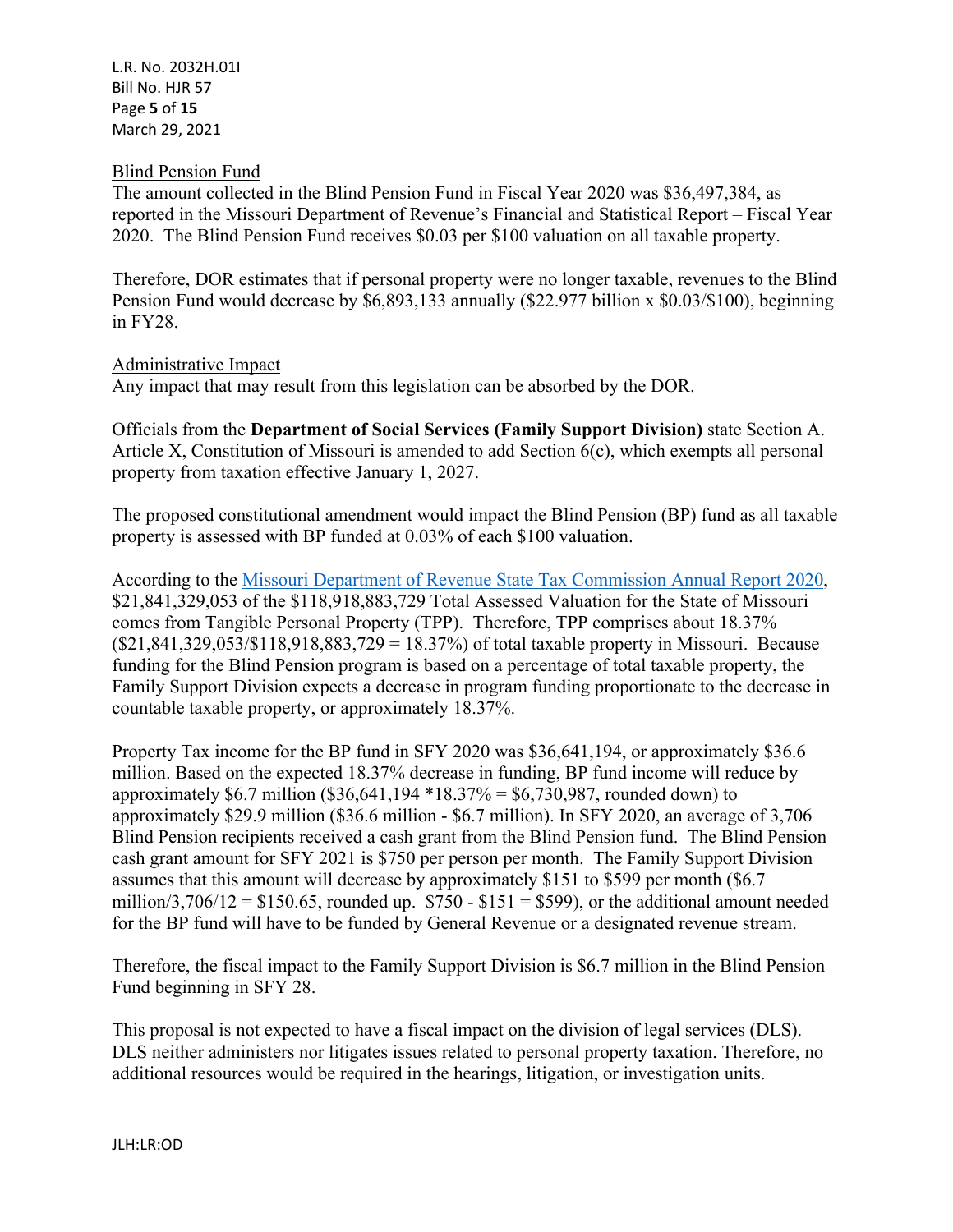L.R. No. 2032H.01I Bill No. HJR 57 Page **6** of **15** March 29, 2021

Officials from the **Office of the State Auditor** assume the proposal will have no fiscal impact on their organization.

Officials from **Jackson County** state the negative fiscal impact to Jackson County would be \$11.7 million per year if all personal property taxes were eliminated.

Officials from the **Grundy County Health Department** state this bill proposes the elimination of Personal Property tax revenue with no proposal for replacing the revenue for political subdivisions. Grundy County Health Department revenue loss would be an estimated \$35,000 to \$40,000 per year (beginning in 2027) based on past years assessment and collections.

Officials from the **Newton County Health Department** assume there would be a negative budget impact in the amount of approximately \$56,000 per year.

Officials from the **Kansas City Health Department** assume the proposal could have a fiscal impact on their organization.

Officials from the **Adair County Assessor's Office** state, if Personal Property was no longer taxable, based on the year 2020, the overall revenue lost for the county would be approximately \$4,231,660. The total loss to General Revenue would be approximately \$346,090.

Officials from **Audrain County Assessor's Office** state, if Personal Property no longer exists, the taxing entities in Audrain County would lose thousands of dollars in tax revenue. Their 2 largest School Districts would lose \$2,690,180 and \$504,464, respectively. Their largest Fire District would lose over \$97,000; Ambulance Districts would lose over \$80,000; etc.

Officials from the **Bollinger County Assessor's Office** state Bollinger County is third class and potential loss of PP revenue would be \$2.1 million in 2027 and continue to increase at three to five percent each year thereafter. This would devastate local fire and school districts. Not sure how or where funds would come from to replace this revenue, this would shift burden negatively somewhere else.

Officials from the **Boone County Assessor's Office** state this proposal would cost the taxing entities of Boone County \$40,000,000 annually. This proposal would shift the property tax burden to real property. Most school districts could legally raise their property tax levy to compensate for lost revenue increasing the tax burden primarily onto homeowners.

Officials from the **Cape Girardeau County Assessor's Office** state, if passed, this is expected to have an annual negative impact to Cape Girardeau County of \$17,000,000.

Officials from the **Cass County Assessor's Office** state this will affect over 20% of Cass county assessment. This will reduce Cass County revenue by \$27,665,907 and they will have to reduce staff by half, eight lost jobs.

JLH:LR:OD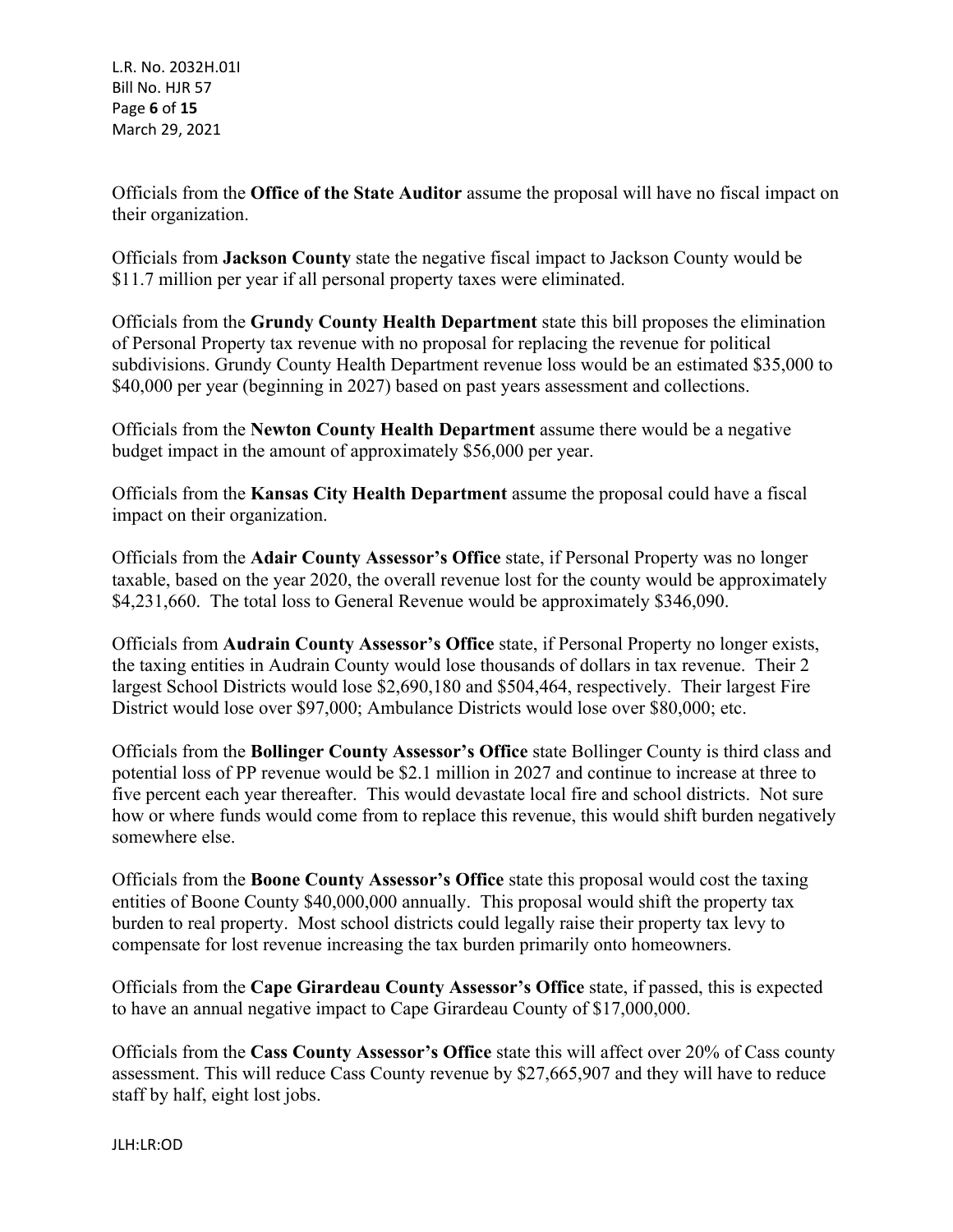L.R. No. 2032H.01I Bill No. HJR 57 Page **7** of **15** March 29, 2021

Officials from the **Christian County Assessor's Office** state lost tax revenue for Christian County would be approximately 15.5 million dollars. That number is based off a 255,000,000 million assessed value on personal property.

Officials from the **Dent County Assessor's Office** state eliminating personal property taxes would reduce their tax income in Dent County by an estimated \$2,000,000.

Officials from the **Greene County Assessor's Office** state this Constitutional Amendment would exempt all personal property from taxation, with no mechanism for replacing the lost revenue. However, the financial impact to schools and other taxing entities is both negative and significant. Current law allows entities to receive at least as much revenue from property taxes as they received in the prior year. If the personal property tax is eliminated, the tax on real estate would need to be increased to make up for the lost revenue. It is critical to understand that the real impact would fall on the residential property owners. Large businesses with millions of dollars of personal property would get a large windfall. Plus they have the ability to pass along any increase in real estate taxes to their customers. Homeowners do not have that ability and will pay the increase in taxes. To quantify the impact of this amendment, in 2019 the Greene County Collector billed over \$50,125,000 in personal property taxes. Since the amount of personal property taxes typically increases year-over-year, this would be the minimum yearly loss in county revenue due to the elimination of the personal property tax. In addition, revenue from late payment penalties and interest would be eliminated. These fees partially fund the statewide CERF Pension Fund, which would impact the pensions of employees in all 114 Missouri Counties.

Officials from the **Howell County Assessor's Office** state the estimated loss in the first year is \$5,192,360 and that number will increase annually. To make up the shortfall, the bulk of the tax burden will fall on homeowners.

Officials from the **Lincoln County Assessor's Office** state this would be a substantial fiscal impact to all the taxing districts within their county to the tune of \$12,000,000 based on 2020 tax collection figures. This would also place an unfair burden on the residential property owner in the event of recouping the lost revenue if this measure did indeed pass.

There would also be a fiscal impact on their office budget from the lack of taxes collected for personal property - they receive 1.2% of taxes collected that is added to their budget conservative estimate would amount to \$144,000. Also there would be a substantial revenue shortage placed on the County Employees Retirement Fund by eliminating personal property due to no fees being collected for late assessments - conservative estimate for their county would amount to \$50,000.

If passed - statute 137.115.6 manufactured homes would need to be updated to make all mobile homes real property - if not all personal property mobile home owners will not pay any local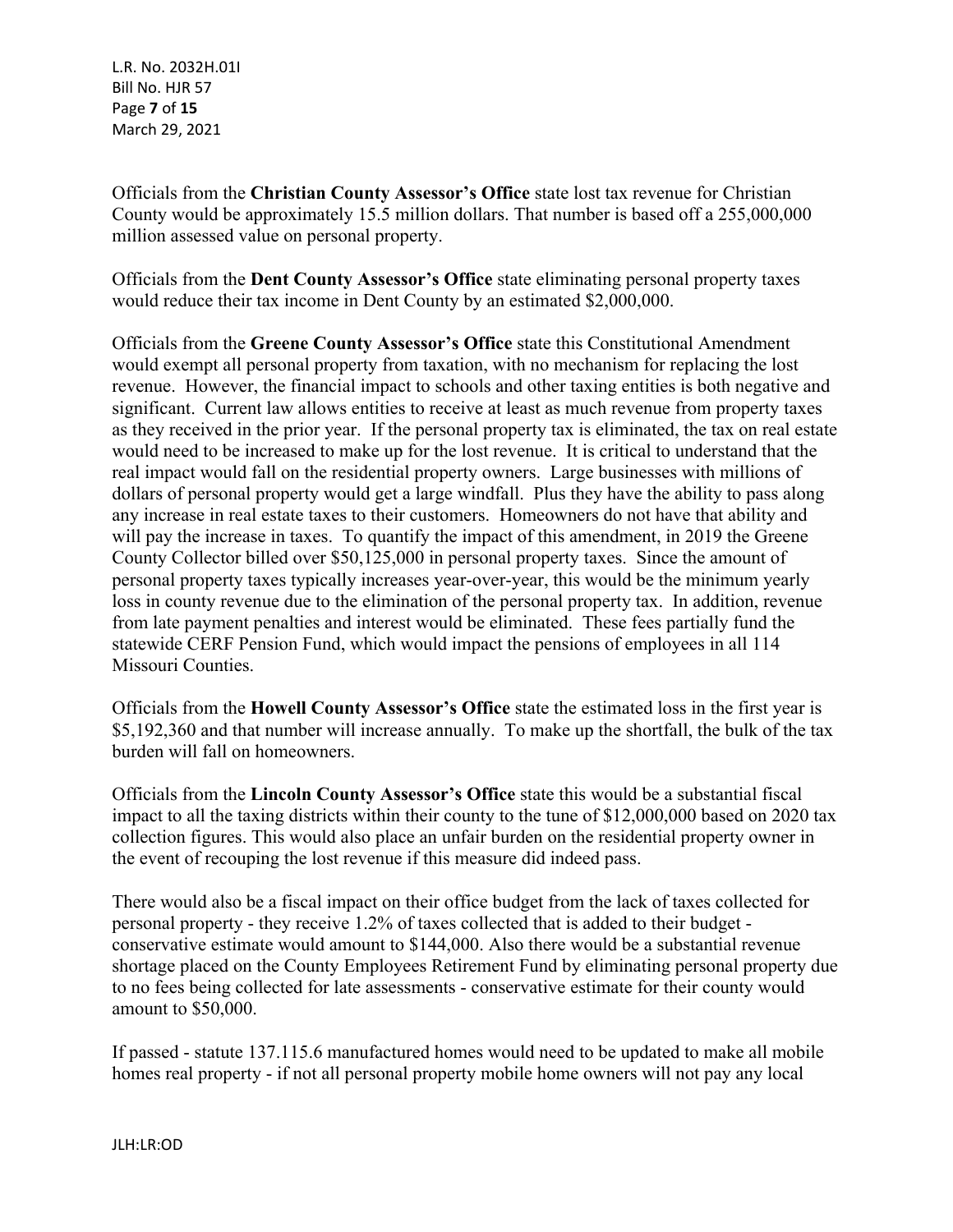L.R. No. 2032H.01I Bill No. HJR 57 Page **8** of **15** March 29, 2021

taxes, estimated tax loss would be \$135,000.00 of the \$12 million total personal property tax amount.

Officials from the **Moniteau County Assessor's Office** state, in 2020 Moniteau County's Personal Property tax billing was \$2,899,648. Based on the language, and a 2% annual increase in tax billing, Moniteau County would expect to lose \$3,330,785 in revenue beginning in 2027.

With no personal property taxes collected beginning January 1, 2027, the County will experience extreme budgetary shortfalls that will affect schools, fire districts, road districts, ambulance, etc. To make up for these shortfalls other taxes or fees will have to be enacted at an increased cost to the County residents.

The cost savings that would incur with this proposal would basically come with printing and postage expenses as assessment sheets and 2nd reminders would not be printed in years 2027 and after. Those costs are approximately \$10,000 per year.

Officials from the **Perry County Assessor's Office** state decreased revenue from personal property taxes would amount to almost five million in tax collections for Perry County, Missouri based on 2020 and the burden of these taxes will be shifted to the landowners.

Officials from **Putnam County Assessor's Office** state this proposal would cost the taxing entities of Putnam County \$1,500,000 million annually. Putnam County had a total of \$7.5 million in total tax. If personal property tax is eliminated that would take away \$1,500,000 annually, that's approximately 20 percent of Putnam County's tax revenue. This would shift the tax burden to homeowners, farmers, and local commercial property owners. Because School Districts are guaranteed stable funding through the Missouri Constitution, districts would be allowed to increase their tax levies to make it up.

Officials from the **Randolph County Assessor's Office** assume this would cost Randolph County, Missouri approximately, \$7,000,000 in lost revenue.

Officials from the **Shelby County Assessor's Office** state, in Shelby County personal property makes up about 30% of the Total Assessed Valuation annually. The average tax levy is about 6%. There is a total estimate of revenue lost annually of \$2,329,447 to the taxing districts in Shelby County, not including cities. The revenue loss to the cities annually would be \$243,730 total. There would also be a negative impact to the assessment fund budget in Shelby County of \$34,941 annually for the 1.5% of taxes collected on personal property.

Personal Property taxes collected make up 20% of the Assessment Fund annually.

There would be a direct impact on the salaries or elected officials in Shelby County for a total loss in wages of \$41,920 annually as the Elected Official's Salary increases are based on total assessed valuation.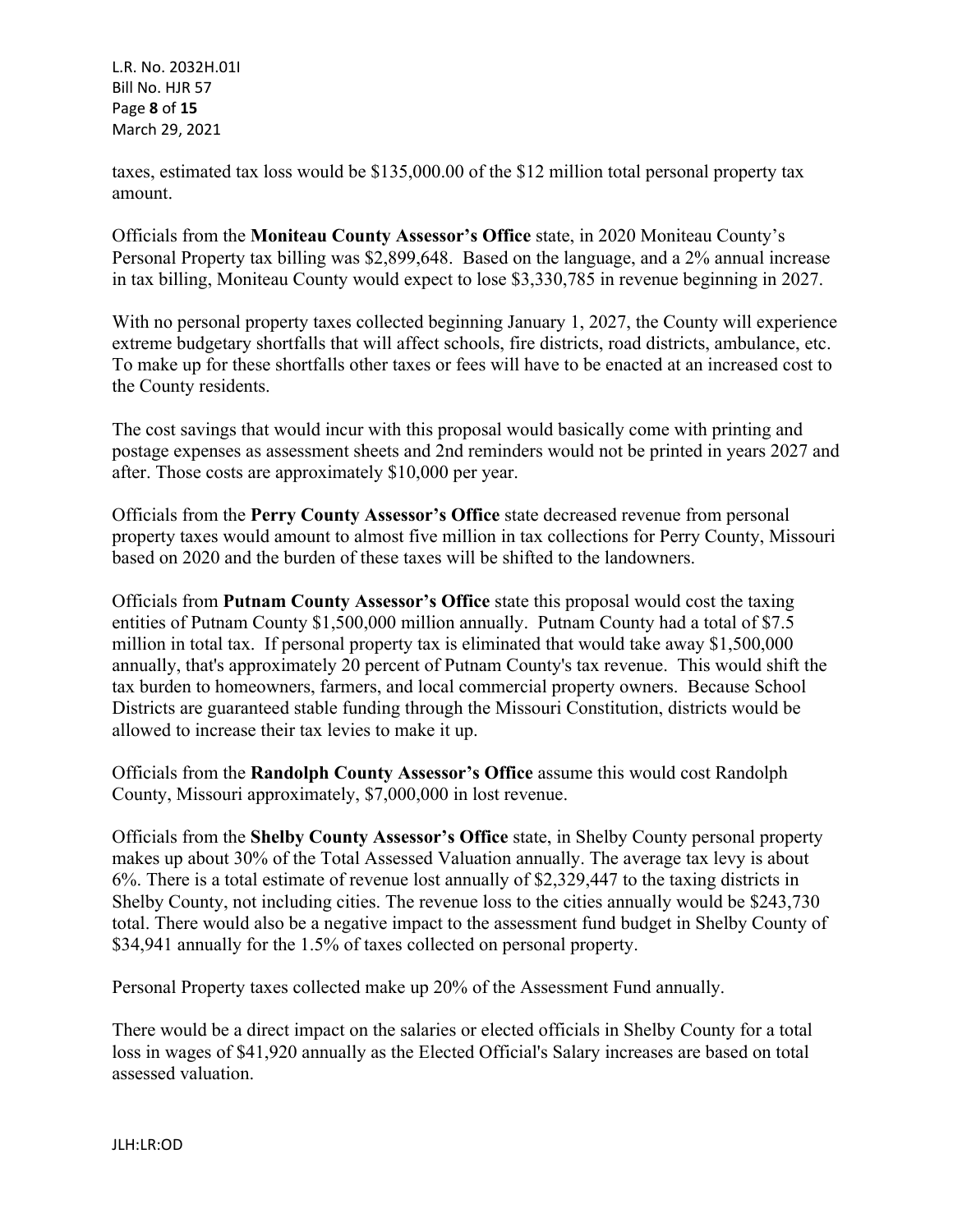L.R. No. 2032H.01I Bill No. HJR 57 Page **9** of **15** March 29, 2021

Officials from the **Ste Genevieve County Assessor's Office** state this would have a tremendous impact on Ste Genevieve County. Based on the 2020 Personal Property certified values, the taxing entities in Ste Genevieve County stand to lose \$6,272,000 annually in taxes. This would affect 5 different school districts in Ste Genevieve County, along with those with special needs, mental health needs, their hospital, road departments, senior citizens, and also the State blind pension fund.

Officials from the **Cape Girardeau County Collector's Office** state Cape Girardeau County sent Personal Property bills totaling \$15,784,469.53 for the tax year of 2020 based on their Form 1309.

Officials from the **Ste. Genevieve County Collector's Office** state personal property taxes have made up about \$5 million or 18% of current taxes in Ste. Genevieve County in the past three tax years. Delinquent personal property taxes have made up from \$420K to \$514K or from 32.6% to 35.7% of delinquent property taxes in Ste. Genevieve County in the past three tax years.

Officials from the **County Employees Retirement Fund (CERF)** state fees related to personal property taxes are a considerable portion of the revenue received to fund CERF. This bill could potentially reduce or eliminate a significant portion of CERF's revenue stream which would have a dramatic, negative impact on the funding of the Plan. Since the proposed change is effective January 1, 2027, we have included the estimated loss of revenue over the years 2027 through 2029:

- FY 2027: \$28.2 million
- $\bullet$  FY 2028: \$28.7 million
- FY 2029: \$29.3 million

This change is expected to result in a recurring impact in lost revenue in all future years beginning in FY 2027, given CERF's funding sources. The long-term impact of this bill would be a reduction in the funded status of CERF since contributions from other sources would not change to offset the loss of revenue from fees related to personal property taxes. We estimate the potential loss of funding dollars to CERF over the next 25 years to be \$603 million which would reduce the market value of assets in the January 1, 2045 valuation by \$1.17 billion (\$603 million with investment earnings).

Given the funding sources for CERF, contributions will not be impacted. However, the future funding of the system will be negatively impacted over time and the funded status is expected to decline rather than increase as it does with the current funding sources.

Officials from the **Florissant Valley Fire Protection District** state this proposal in essence imposes an unfunded mandate for jurisdictions that receive revenue from personal property taxes with no remedy. This would result in increased real property taxes, reduction in services, and possibly loss of jobs. For public safety agencies, a reduction in services will have a negative impact on the safety and protection of their service area and its population. Local governments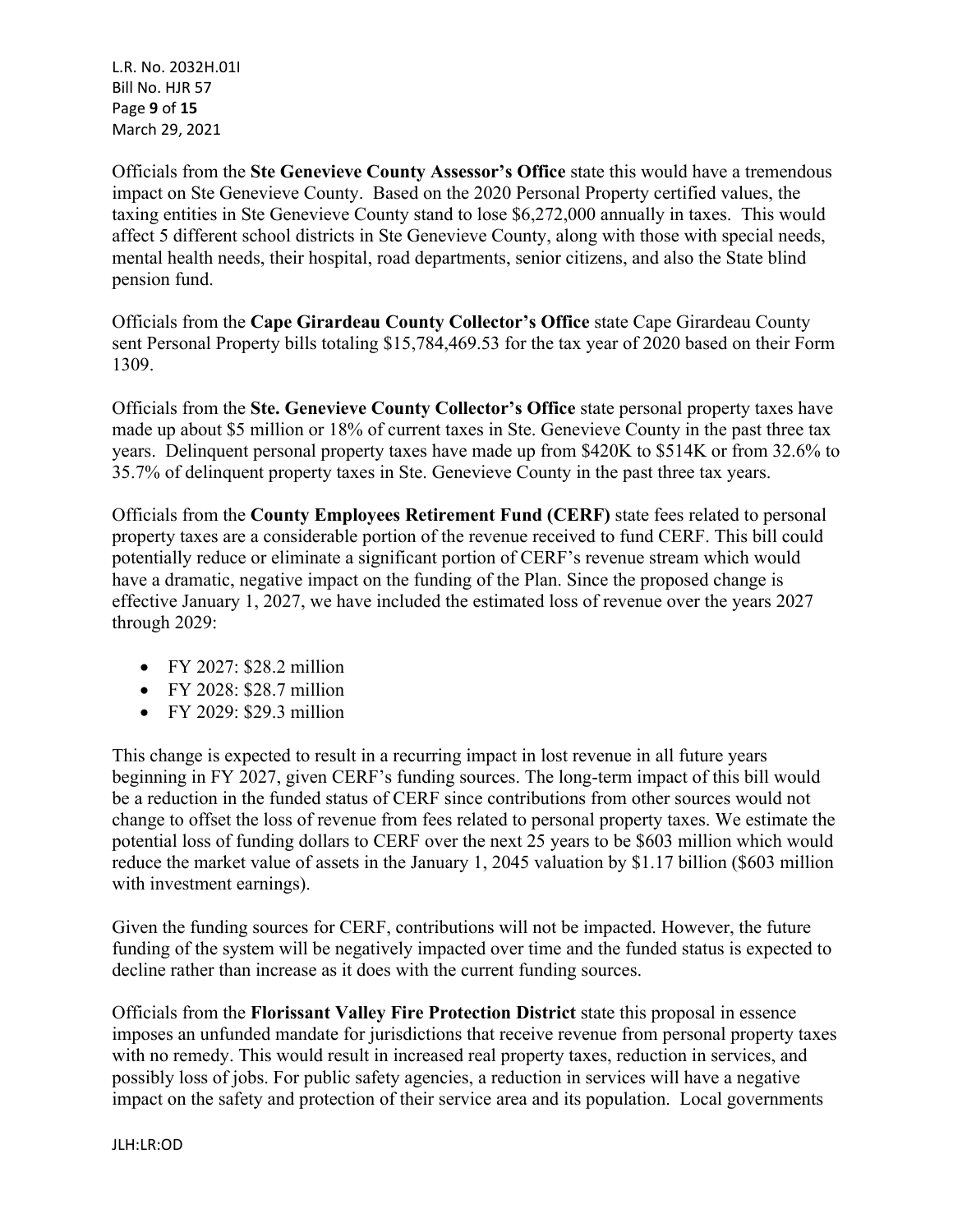L.R. No. 2032H.01I Bill No. HJR 57 Page **10** of **15** March 29, 2021

and their voters should decide these kinds of actions the unique characteristics of each local jurisdiction must be taken into consideration. In some cases, local governments have few other options for relief to make up the loss of revenue from this funding vehicle.

Officials from the **Fruitland Area Fire Protection District** state, if passed, this would have a negative fiscal impact on their funding since we are completely property taxed based. With their area it would be difficult to operate on sales tax money.

Officials from the **Nodaway County Ambulance District** state, while this would not impact them directly, as they use primarily sales tax. But in the event they would need to go back to property tax in the future this would eliminate a lot of tax revenues and would have a negative impact to political subdivisions that are currently getting funds from personal property taxes.

Officials from the **Hurley R-I School District** assume this proposal would have a dramatic impact on their school district. Their taxpayers have voted to support education in their rural neighborhoods with a high tax rate levy.

Based on 2020 personal property. The Lee's Summit School District would lose the following revenue. An escalator should be also be considered in its impact.

Officials from the Lee's Summit R-VII School District state the following:

| 2020 Personal Property: 380,074,261 |           |
|-------------------------------------|-----------|
| Classification $\%$ :               | 33%       |
| <b>Assessed Value:</b>              | 1,266,901 |
| X Tax Rate:                         | 5.4705    |
| / Levy Per \$100                    |           |

Projected Loss: \$6,930,584

Officials from the **St. Charles Community College** assume this bill would have a significant negative fiscal impact. Personal property represents 16% of total assessed value. Assuming the lost revenue would be proportionate, the impact to operating revenues would be \$2.3 mil and debt service revenue would be \$800,000 less.

Officials from the **City of Corder** state losses in 2027 would be approximately \$10,000.

Officials from the **City of Springfield** anticipate a significant negative fiscal impact from this proposed constitutional amendment. Approximately \$3.25 million, representing 16% of the City's total property taxes collected, would be eliminated, which would have a very negative impact on the City's core services.

Officials from the **Crawford County 911 Board**, **Pettis County Ambulance District** and the **City of Claycomo** assume the proposal will have no fiscal impact on their organization.

JLH:LR:OD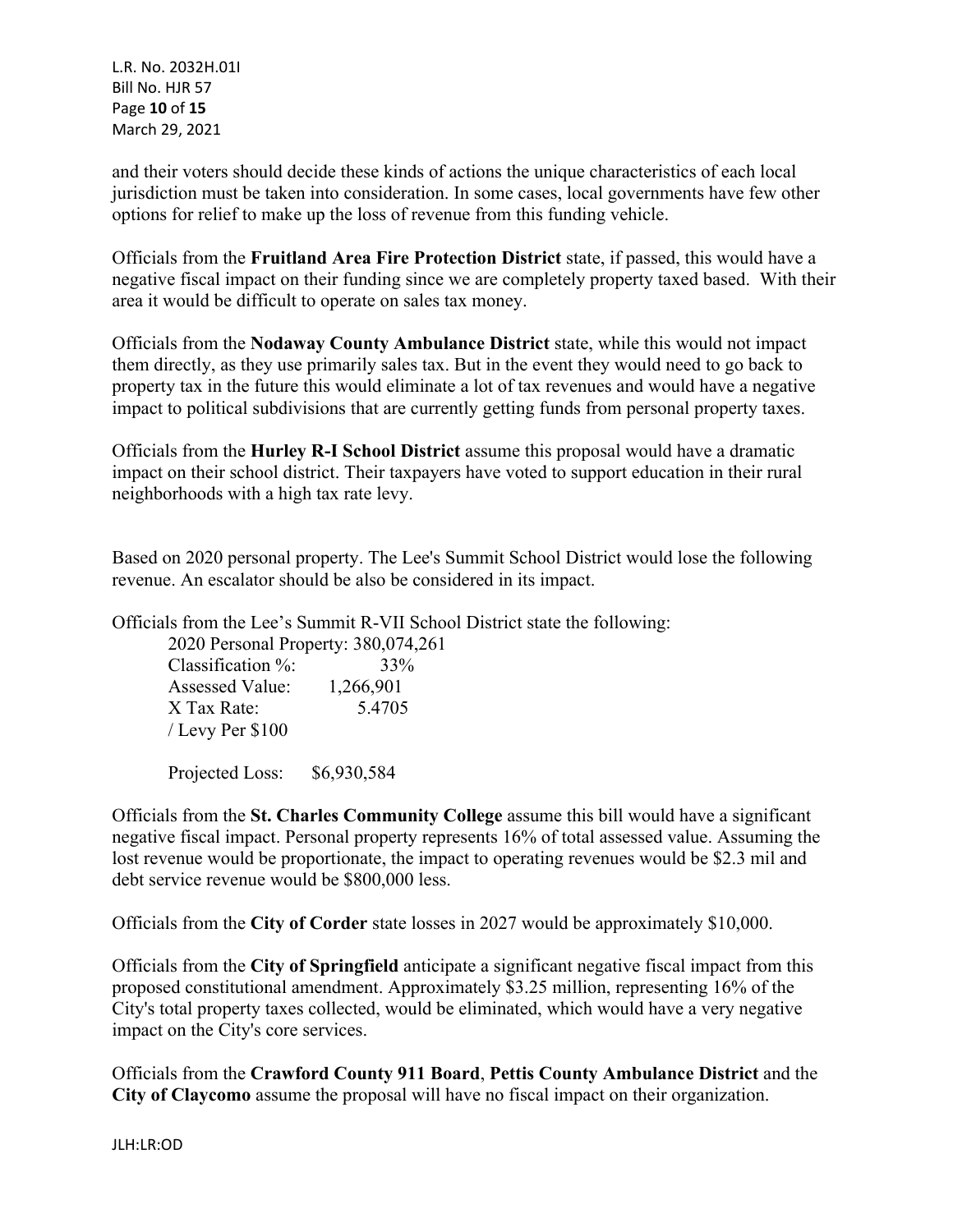L.R. No. 2032H.01I Bill No. HJR 57 Page **11** of **15** March 29, 2021

**Oversight** notes, per the State Tax Commission's website, personal property tax was approximately 17.7% or \$1,504,026,235 of the total property burden (\$8,497,323,362 \*.177). In addition, Oversight notes, the Federal Open Market Committee's [target inflation rate](https://www.federalreserve.gov/faqs/economy_14400.htm) is 2%. Applying a 2% compounded inflation rate, Oversight estimates the loss of revenue to local political subdivisions is \$1,737,840,988.

However, Oversight notes property tax revenues are designed to be revenue neutral from year to year. The tax levy is adjusted relative to the assessed value to produce roughly the same revenue from the prior year with an allowance for growth. Oversight assumes some taxing entities will be able to increase the tax rate levied on real property to make-up for the lost revenue. Therefore the revenue lost to the all taxing entities as a whole is likely less than the amount estimated above.

For instance, Greene County's General Revenue tax rate levied was 0.1177 in 2019, the tax rate ceiling was 0.2494 and the maximum authorized rate was 0.3500. Using the [Property Rate](https://auditor.mo.gov/property-tax-calculators)  [Calculator](https://auditor.mo.gov/property-tax-calculators) on the Office of the State Auditor website, Oversight estimated that a loss of \$950,200,484 in personal property assessed value would raise the tax rate ceiling to 0.30145 and the tax rate levied to 0.1437 in order to collect roughly the same revenue as the prior year. The higher rate could be applied to the assessed valuation for real property to make-up the revenue lost from the personal property exemption.

However, some taxing entities have tax rate ceilings that are at their statutory or voter approved maximum. For these taxing entities, any decrease in the assessed values would not be offset by a higher tax rate rather it would result in a loss of revenue.

Based on information provided by the Office of the State Auditor, **Oversight** notes, in 2020, there were over 2,500 tax entities with 4,000 different tax rates. Of those entities, 2,980 tax rate ceilings were below the entities' statutory or voter approved maximum tax rate and 1,098 tax rate ceilings were at the entities' statutory or voter approved maximum rate. (These numbers do not include entities which use a multi-rate method and calculate a separate tax rate for each subclass of property.)

**Oversight** assumes there could be some savings to local assessment and collection authorities if they no longer had to assess and collect personal property tax.

**Oversight** notes the Blind Pension Fund (0621) is calculated as an annual tax of three cents on each one hundred dollars valuation of taxable property ((Total Assessed Value/100)\*.03). Based on information on the State Tax Commission the total assessed value of personal property was \$22,977,109,819. Because this proposal eliminates the personal property tax, the Blind Pension Fund will experience a decrease in revenue of \$6,893,133. Applying a 2% inflation rate, Oversight estimates the loss to the Blind Pension Fund at \$7,918,043 in CY 2027 (and FY 2028).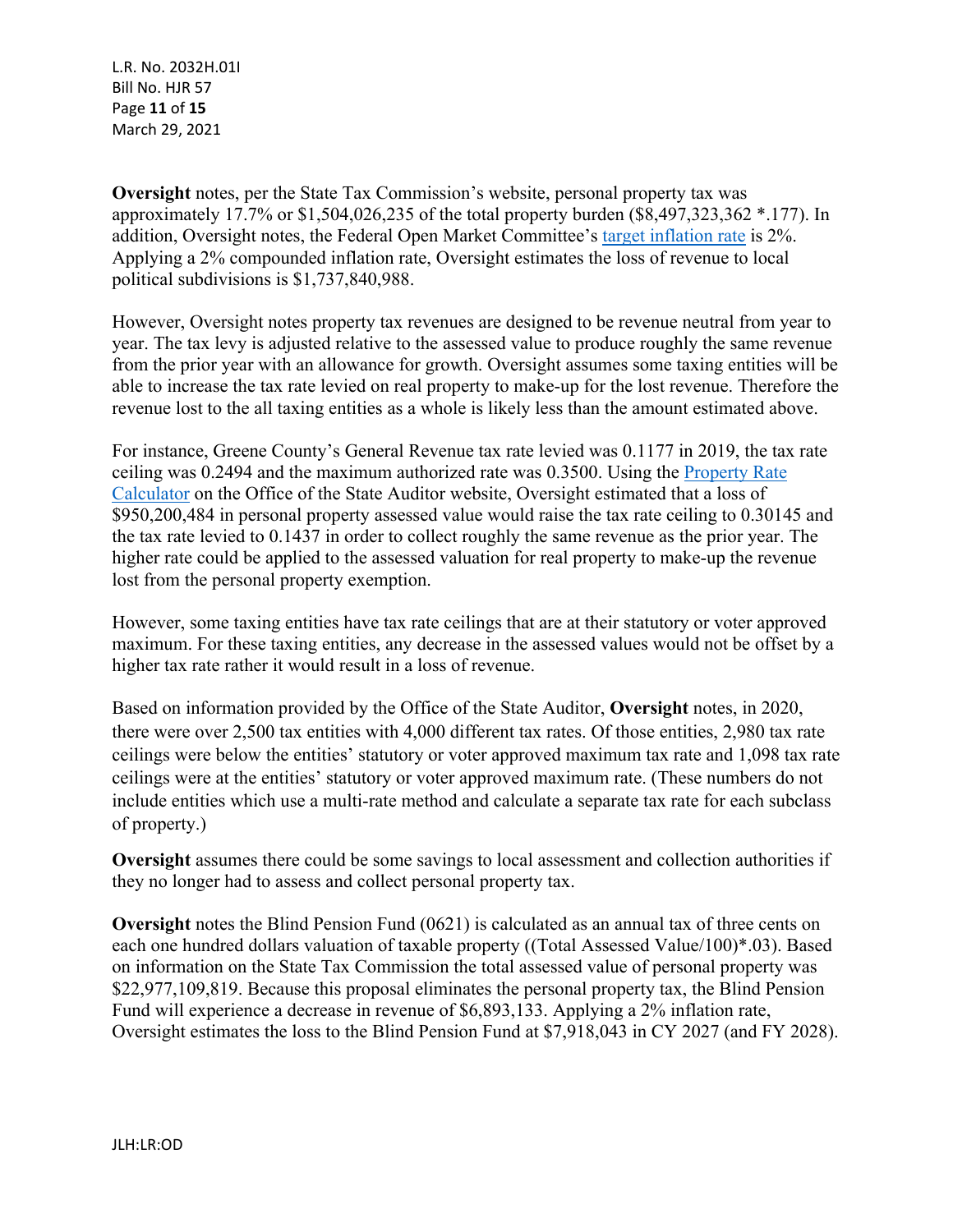Although the effective date of this proposal, if passed, would be FY 2022, personal property would be exempt from taxation beginning January 1, 2027 with revenues collected in December 2027 or FY 2028.

**Oversight** notes this proposal is contingent on a voter approved amendment to the Constitution. Oversight will show the impact as either \$0 (Constitutional amendment is not approved by voters) to the estimated loss in revenue to the Blind Pension Fund and local political subdivisions beginning in FY 2028.

| FISCAL IMPACT-            | FY 2022            | FY 2023        | FY 2024    | Fully           |
|---------------------------|--------------------|----------------|------------|-----------------|
| <b>State Government</b>   | $(10 \text{ Mo.})$ |                |            | Implemented     |
|                           |                    |                |            | (FY 2028)       |
|                           |                    |                |            |                 |
| <b>GENERAL</b>            |                    |                |            |                 |
| <b>REVENUE</b>            |                    |                |            |                 |
|                           |                    |                |            |                 |
| Transfer Out - Local      |                    |                |            |                 |
| Election Authorities the  |                    |                |            |                 |
| cost of the special       | \$0 or             | \$0            | \$0        | \$0             |
| election if called for by | (\$7,800,000)      |                |            |                 |
| the Governor              |                    |                |            |                 |
|                           |                    |                |            |                 |
| <b>ESTIMATED NET</b>      |                    |                |            |                 |
| <b>EFFECT ON</b>          | \$0 or             | S <sub>0</sub> | <b>\$0</b> | <b>\$0</b>      |
| <b>GENERAL</b>            | (S7,800,000)       |                |            |                 |
| <b>REVENUE</b>            |                    |                |            |                 |
|                           |                    |                |            |                 |
|                           |                    |                |            |                 |
|                           |                    |                |            |                 |
| <b>BLIND PENSION</b>      |                    |                |            |                 |
| <b>FUND</b>               |                    |                |            |                 |
|                           |                    |                |            |                 |
| Revenue Reduction -       |                    |                |            |                 |
| DSS if voters approve     |                    |                |            | \$0 or          |
| the elimination of the    | \$0                | \$0            | \$0        | $(\$7,918,043)$ |
| personal property tax     |                    |                |            |                 |
|                           |                    |                |            |                 |
| <b>ESTIMATED NET</b>      |                    |                |            |                 |
| <b>EFFECT ON THE</b>      |                    |                |            | \$0 or          |
| <b>BLIND PENSION</b>      | <u>\$0</u>         | <u>\$0</u>     | <u>\$0</u> | (S7,918,043)    |
| <b>FUND</b>               |                    |                |            |                 |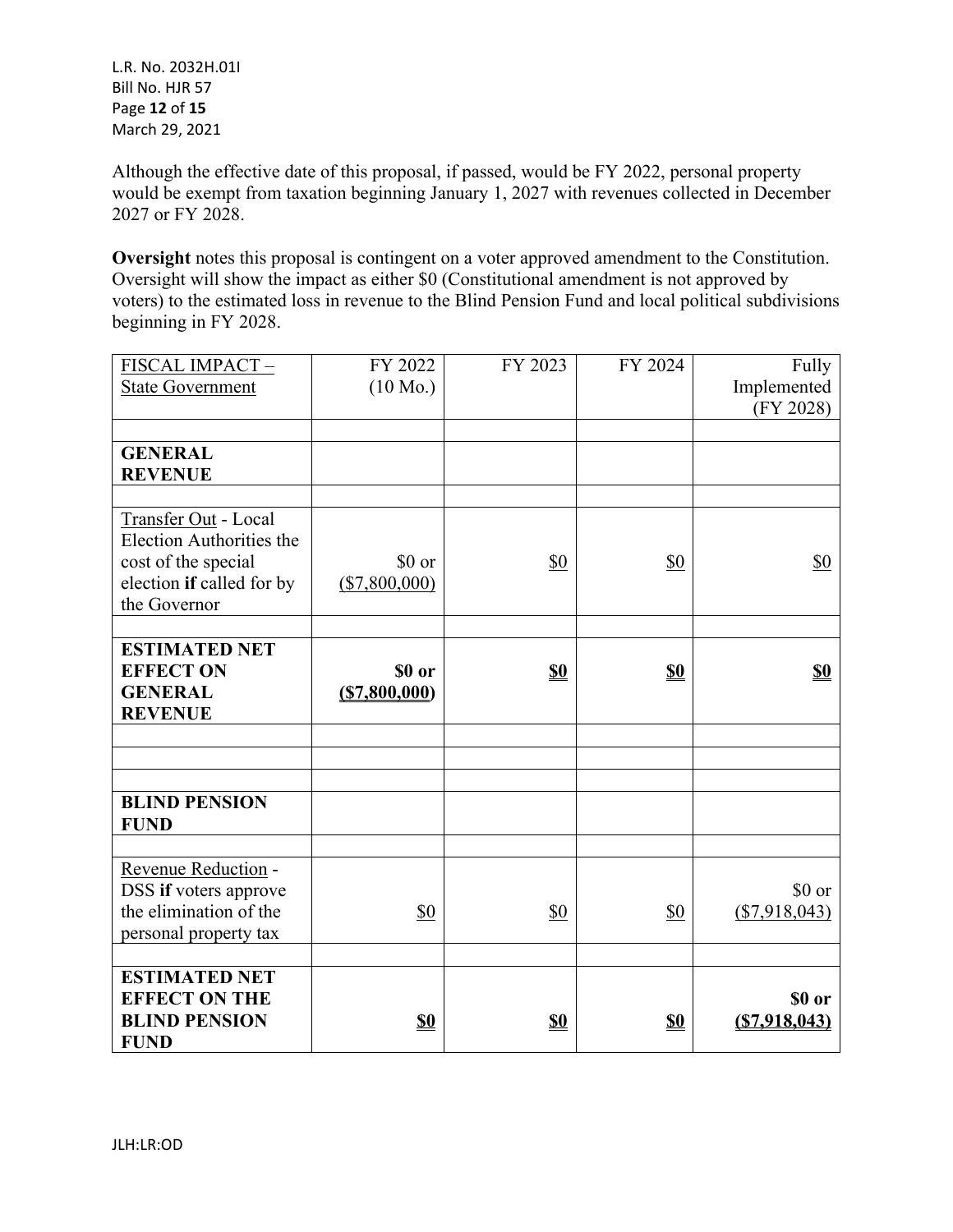L.R. No. 2032H.01I Bill No. HJR 57 Page **13** of **15** March 29, 2021

| FISCAL IMPACT-<br><b>Local Government</b>                                                                          | FY 2022<br>$(10 \text{ Mo.})$ | FY 2023 | FY 2024        | Fully<br>Implemented<br>(FY 2028)     |
|--------------------------------------------------------------------------------------------------------------------|-------------------------------|---------|----------------|---------------------------------------|
| <b>LOCAL POLITICAL</b><br><b>SUBDIVISIONS</b>                                                                      |                               |         |                |                                       |
| Transfer In - to Local<br>Election Authorities the<br>cost of a special election                                   | \$0 or<br>\$7,800,000         | \$0     | \$0            | \$0                                   |
| Cost - Local Election<br>Authorities the cost of the<br>special election if called<br>for by the Governor          | \$0 or<br>$(\$7,800,000)$     | \$0     | \$0            | \$0                                   |
| Revenue $(Loss)$ - the<br>elimination of the personal<br>property tax if voter<br>approved                         | \$0                           | \$0     | \$0            | \$0 or (Less than<br>\$1,737,840,988) |
| Savings - to counties who<br>no longer have to assess<br>and collect personal<br>property tax if voter<br>approved | \$0                           | \$0     | \$0            | \$0 or Unknown                        |
| <b>ESTIMATED NET</b><br><b>EFFECT ON LOCAL</b><br><b>POLITICAL</b><br><b>SUBDIVISIONS</b>                          | <u>\$0</u>                    | \$0     | S <sub>0</sub> | \$0 or (Less than<br>\$1,737,840,988) |

# FISCAL IMPACT – Small Business

Oversight assumes there could be a fiscal impact to small businesses if the change in assessed value resulted in an adjustment in the tax rate for commercial property. Small businesses that pay personal property taxes could be positively impacted by this proposal.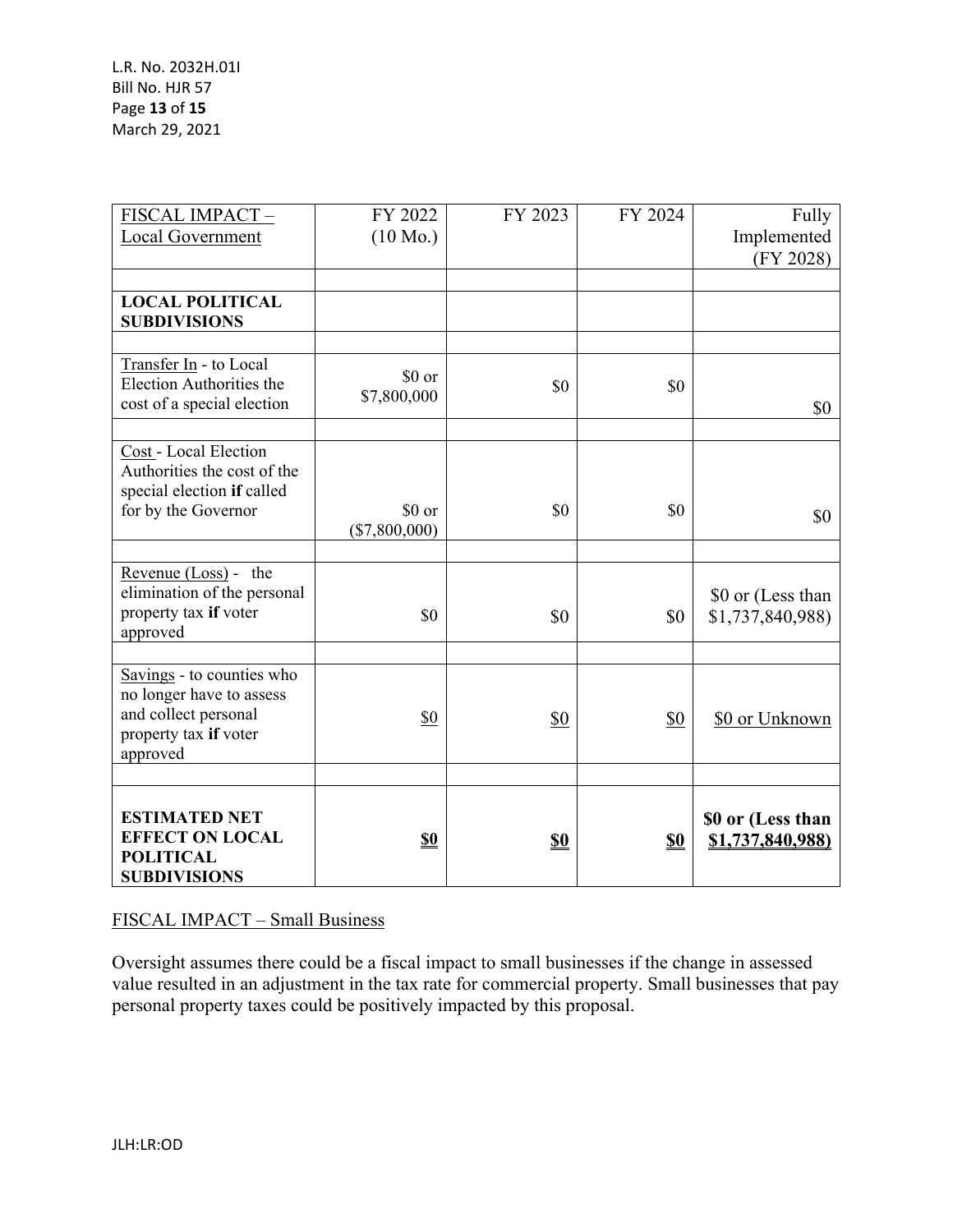L.R. No. 2032H.01I Bill No. HJR 57 Page **14** of **15** March 29, 2021

#### FISCAL DESCRIPTION

Beginning January 1, 2027, upon voter approval, this proposed Constitutional amendment would exempt personal property from taxation.

This legislation is not federally mandated, would not duplicate any other program and would not require additional capital improvements or rental space.

#### SOURCES OF INFORMATION

State Tax Commission Office of Administration - Budget and Planning Department of Revenue Department of Social Services Office of the Secretary of State Office of the State Auditor City of Claycomo City of Corder City of Springfield Jackson County Grundy County Health Department Kansas City Health Department Newton County Health Department Adair County Assessor's Office Audrain County Assessor's Office Bollinger County Assessor's Office Boone County Assessor's Office Cape Girardeau County Assessor's Office Cass County Assessor's Office Christian County Assessor's Office Dent County Assessor's Office Greene County Assessor's Office Howell County Assessor's Office Lincoln County Assessor's Office Moniteau County Assessor's Office Perry County Assessor's Office Putnam County Assessor's Office Randolph County Assessor's Office Shelby County Assessor's Office Ste. Genevieve County Assessor's Office Cape Girardeau County Collector's Office Ste. Genevieve County Collector's Office Florissant Valley Fire Protection District